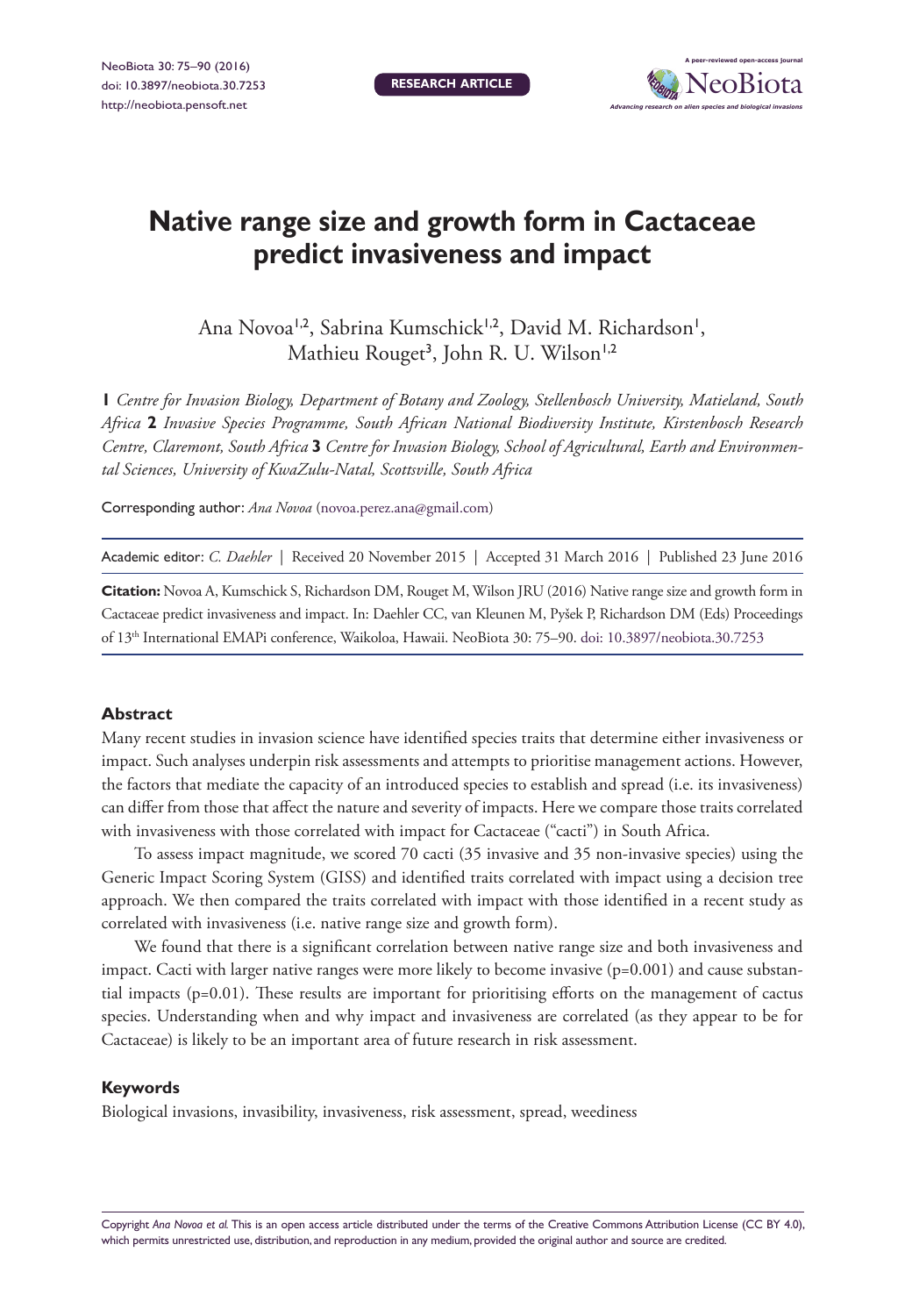# **Introduction**

Humans have moved species to areas outside their native ranges for millennia, and alien species are now common components of most ecosystems (van Kleunen et al. 2015). Although only a small proportion of introduced organisms establish and spread in new areas, alien species can cause significant negative environmental and socioeconomic impacts (Richardson 2011, Simberloff and Rejmánek 2011). These include loss of biodiversity (Powell et al. 2013), changes to ecosystem functioning (D'Antonio and Vitousek 1992), large economic losses (Pimentel et al. 2000, Pimentel et al. 2005, Holmes et al. 2009) and impacts on human health (Hulme 2014). To minimize such negative impacts, strategies for managing alien species have been developed in many parts of the world (Pyšek and Richardson 2010). Given the high economic, cultural or aesthetic value ascribed to many alien species and the limited availability of resources to manage their negative impacts (Hester et al. 2013), a key challenge for managers is to identify future invaders and those alien species that are likely to cause the most damage.

In this study we define invasive species in a strictly biogeographic sense (sensu Richardson et al. 2011); this definition excludes connotations relating to impact. This is in contrast to the definition often used by policy makers, especially in Europe and North America, where invasive species are defined as those alien species that have negative impacts. Much work has recently focussed on identifying potentially invasive species. For example, several studies have compared known invasive and non-invasive alien species within particular taxonomic groups searching for traits associated with invasion success (Rejmánek and Richardson 1996, Pyšek and Richardson 2007, Küster et al. 2008, van Kleunen et al. 2010). Studies following this approach typically identify alien species with certain reproductive traits, growth forms, physiology, or characteristics of their native ranges as species with a high likelihood of becoming invasive (e.g. Muth and Pigliucci 2006, Feng et al. 2008, van Kleunen et al. 2010, Castro-Díez et al. 2011, Gallagher et al. 2011, Novoa et al. 2014).

Although this approach has been reasonably successful in identifying likely invaders, species thus flagged are not necessarily those likely to cause the most damage – invasiveness often does not correlate with impact (Ricciardi and Cohen 2007). The traits that influence invasiveness (the capacity to establish and spread) are different to those that determine impact (the capacity to alter features of invaded ecosystems or the services they deliver). Although the magnitude of impacts is a function of how abundant and widespread a species is (Parker 1999), an alien species with limited distribution can still have greater impacts than an abundant widespread invader. However, traits for invasiveness and impact are usually assessed either separately, or together, but without clearly separating which traits affect invasiveness and which affect impacts (e.g. Pheloung et al. 1999). Strategies for managing alien species require an understanding of both sets of traits, and in particular how they overlap. For example, species in a particular taxonomic group of plants might be much more likely to become invasive if they have small seeds (they are easily dispersed), while in the same group of species those with high pollen production cause the greatest impacts (by causing hay fever).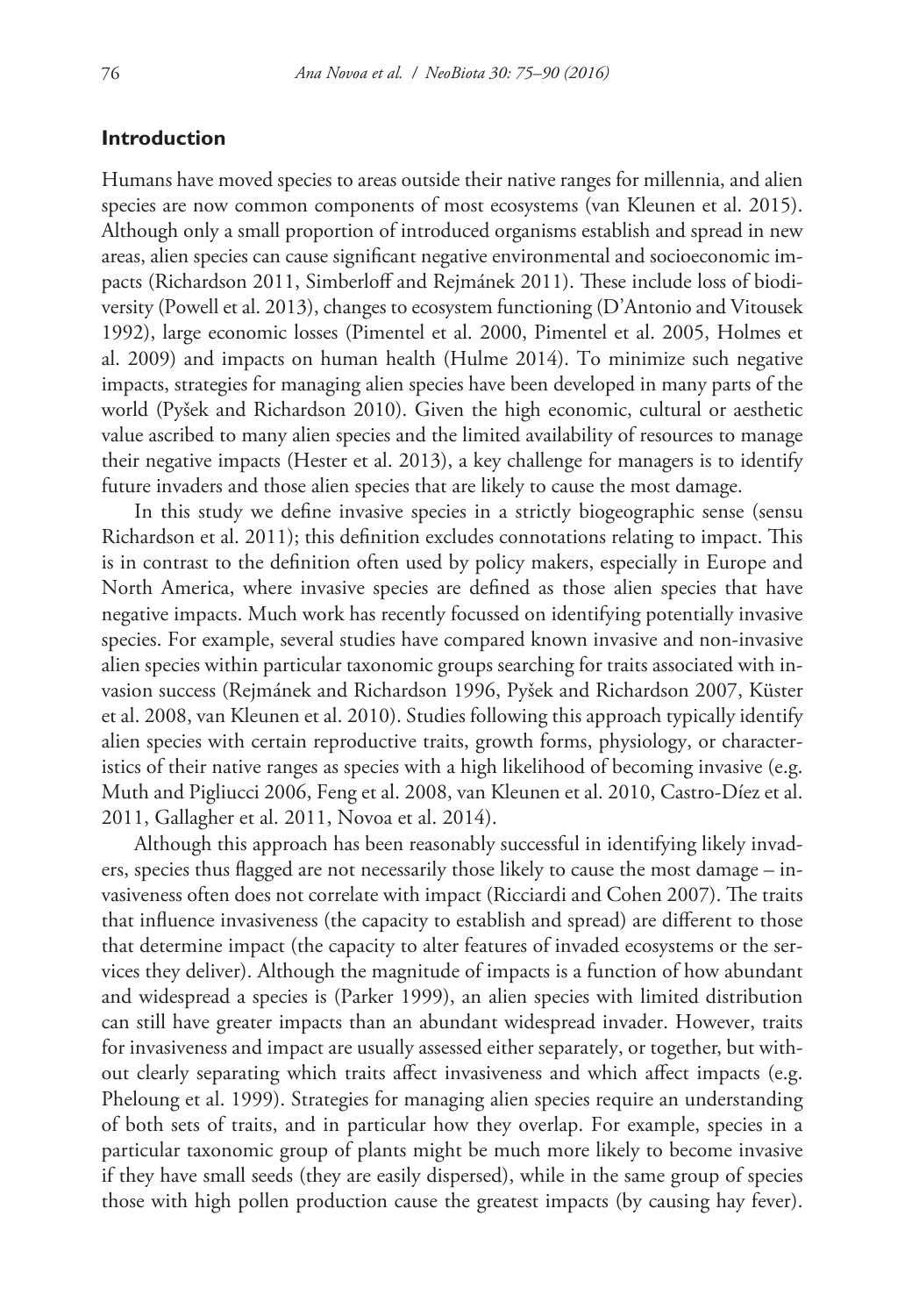If pollen production and seed size are independent traits, then we need to prioritise management efforts against taxa with both small seeds and high pollen production. An additional complication is that effects can be in different directions, e.g. a trait might increase the chance of a species being introduced but reduce the chance of an introduced species becoming invasive (Moodley et al. 2013).

Progress has, however, been made in terms of categorising and comparing the wide variety of mechanisms by which an introduced species can cause negative impacts (Blackburn et al. 2014). To identify species traits associated with impact to inform alien species management, Nentwig and colleagues (2010) developed a Generic Impact Scoring System (GISS) [subsequently extended by Kumschick and Nentwig (2010) and Kumschick and colleagues (2012) and modified by Blackburn and colleagues (2014)] which allows for comparison of the magnitude of impact between species and taxonomic groups. The GISS has proven useful for comparing the impact of alien birds, mammals, fish, arthropods and plants in Europe (Nentwig et al. 2010, Kumschick and Nentwig 2010; Kumschick et al. 2012, Kumschick et al. 2015), and the impact of birds in Australia (Evans et al. 2014).

We use the family Cactaceae in South Africa as a case study to assess how traits related to invasion success differ from traits related to impact. Thirty-five of the approximately 250 cacti species that have been introduced to South Africa are currently recorded as invasive (Novoa et al. 2015). The impacts of cactus invasions on South African biodiversity, resource availability, national economy, and human health have been recognized for well over a century (e.g. Walters et al. 2011). Consequently, a broad assessment of the determinants of invasiveness and impacts of the family Cactaceae in South Africa is an important requirement for the formulation of a national strategy for the management of alien cactus species.

Novoa and colleagues (2014) looked at invasive and non-invasive species within the family Cactaceae and found that invasive species tended to have larger native range sizes, come from certain genera (especially *Opuntia*), and have certain growth forms (cylindrical, flattened-padded, sprawling, leaf-like or angled in particular). In this study, we applied the GISS to assess and compare impacts of cacti in South Africa and other non-native ranges, and analysed the results to identify species traits correlated with the magnitude of the impacts. Finally, we compare the traits associated with species invasiveness in South Africa with those associated with negative impacts outside their native range, and make recommendations for the management of current and future cactus invasions.

Cactaceae ("cacti") is a family of 1919 species, with all but one species native to the Americas (Novoa et al. 2014). Cacti have been moved to regions outside their native ranges mainly as ornamental species (Walters et al. 2011) since the fifteenth century (Howard and Touw 1981). Some cactus species have become invasive and are among the most damaging invasive species worldwide (Weber 2003), with hotspots of invasion in Australia, South Africa, and Spain (Novoa et al. 2014). We focus on the invasion of cacti in South Africa, the region for which the history of introductions and impact of cactus species is best documented.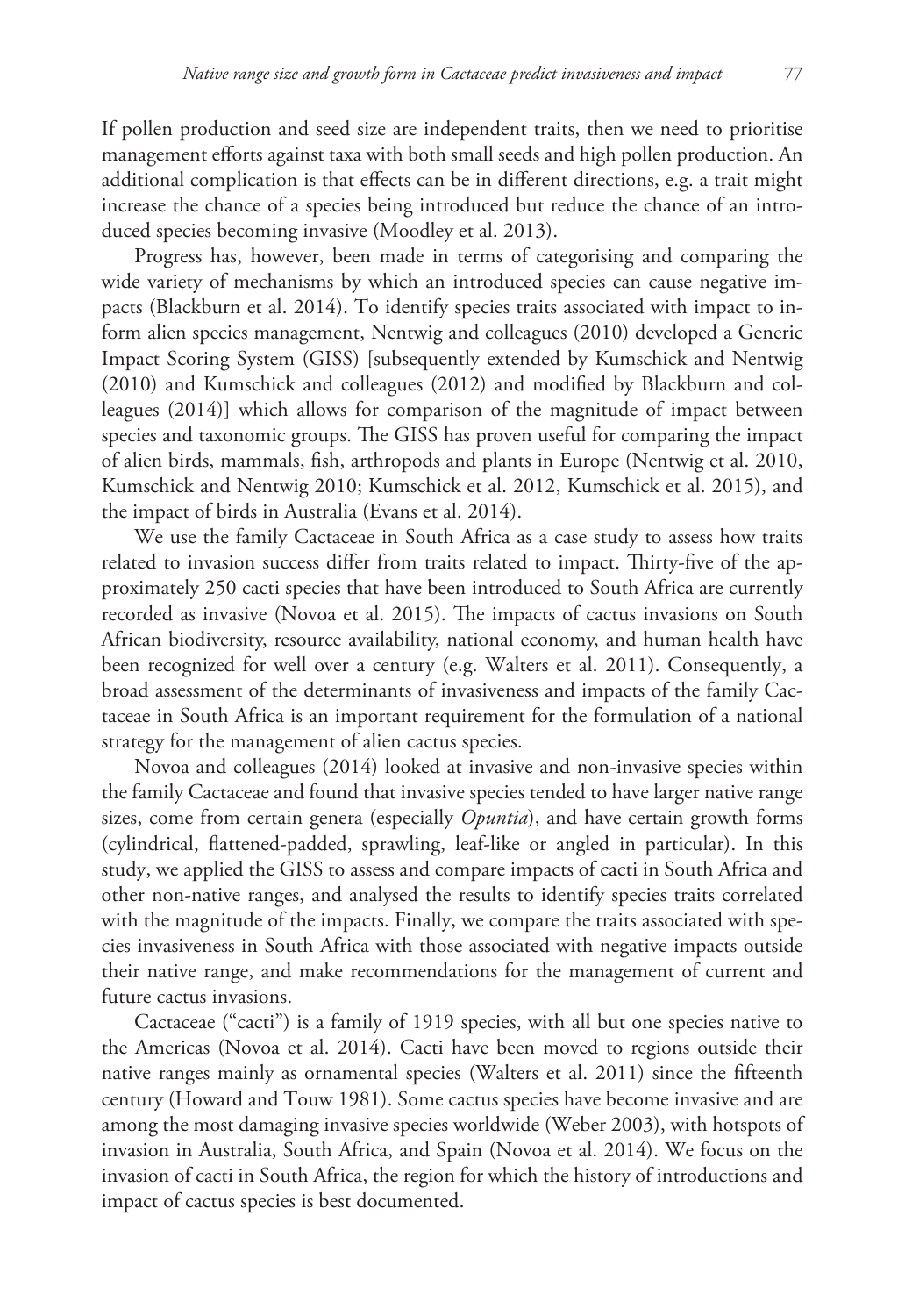## **Methods**

#### **Species selection**

The first alien cactus species (*Opuntia ficus-indica*) was introduced to South Africa in the 18th century (Annecke and Moran 1978). Since then, many more species have been introduced for ornamental purposes (Walters et al. 2011). We recently surveyed the ornamental trade of Cactaceae in South Africa. The six main wholesale nurseries supplying cacti predominately produce plants for sale directly from imported seed. Records of seed importation therefore provide a reliable estimate of propagule pressure. We selected 70 cactus species introduced to South Africa: the 35 cactus species currently listed as invasive under South African national regulations (Novoa et al. 2015), and the 35 non-invasive cactus species which are most prominent in the ornamental trade, as determined by numbers of seeds imported (Novoa et al. unpubl. data).

For each species, we searched the ISI Web of Knowledge and internet (using Google and Google Scholar) for publications and datasets. From the data collated we determined: the taxonomic identity, dispersal potential of each species [vegetative growth (yes/no), fleshy/edible fruits (yes/no), growth form (drawn from Novoa et al. 2014)], maximum height, native range size (in latitudinal degrees; Novoa et al. 2014), and the presence of spines (yes/no) (Table 1 and Suppl. material 1).

#### **Impact assessment**

To compile information on the impacts of the 70 species, we searched the ISI Web of Knowledge and internet (using Google Scholar) for publications, websites, datasets, and grey literature on the negative impacts of cactus species outside their native ranges (see Suppl. material 2). We did this using the scientific and common species names as search terms, and screening the titles and abstracts of the resulting papers and those papers cited in their reference lists. All the sources of information were given equal weight; by using the *maximum* impacts reported we employ a precautionary approach. Often the only evidence of impact was reported in the grey literature and on websites.

The GISS used for this study considers 12 impact categories divided into two main groups. The first group consists of environmental impacts, including impacts (1) on vegetation, (2) on animals, (3) through competition, (4) through transmission of diseases or parasites to native species, (5) though hybridization and (6) on ecosystems. The second group deals with socioeconomic impacts, on (7) agriculture, (8) animal production, (9) forestry, (10) human health, (11) human infrastructure and administration, and (12) human social life. Within these 12 categories, impact is assessed using a semi-quantitative scale (Kumschick et al. 2015), with six impact levels ranging from zero (no impact known or no data available) to five (highest impact possible at a site). The impact levels in each category are described verbally with scenarios to assure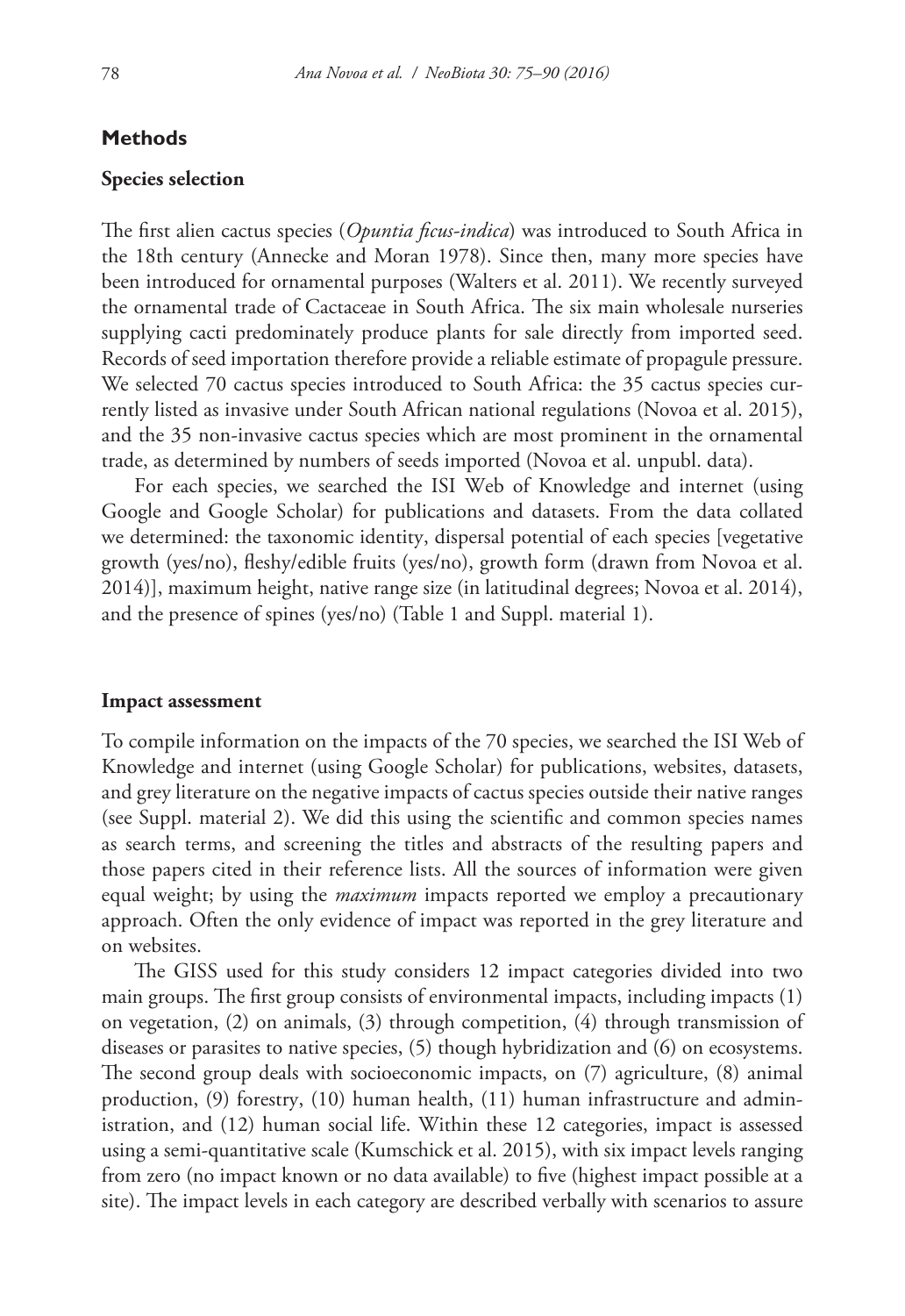| Trait         | Description                                                                 | Justification                                                                     | Reference           |
|---------------|-----------------------------------------------------------------------------|-----------------------------------------------------------------------------------|---------------------|
|               | Due to a lack of distribution data, we measured the                         |                                                                                   |                     |
|               | Native range   native range size in latitudinal ranges, translated from the | More widely distributed species are more likely to be transported, disseminated,  | Moodley et al.      |
| size          | information on the native range of cactus species described                 | and have impacts in new habitats                                                  | 2013                |
|               | in Anderson (2001)                                                          |                                                                                   |                     |
| Height        | Maximum plant height measured in meters sensu                               | Pyšek and colleagues suggested that taller plants might be more likely to exert a | Pyšek et al. 2012   |
|               | Anderson (2001)                                                             | significant impact than shorter plants                                            |                     |
|               |                                                                             | Most fruits of cactus species are spiny. Fleshy fruits are more likely to be      |                     |
| Fleshy fruits | Yes/no                                                                      | consumed by animals and humans. Cactus species with fleshy fruits are more        | Anderson 2001       |
|               |                                                                             | likely to cause impacts through injuries caused by spines.                        |                     |
| Spineless (or |                                                                             |                                                                                   | Lindsey and         |
| small spines) | Yes/no                                                                      | Cactus spines can cause injuries with clinical significance                       | Lindsey 1988        |
| Vegetative    | Yes/no                                                                      | Cactus species with detachable vegetative propagules are likely to cause severe   | Walters et al. 2011 |
| growth        |                                                                             | injuries to humans and animals                                                    |                     |
|               | cushion-like, leaf-like, flattened-<br>Angled, cylindrical,                 | Growth form has been shown to be correlated with invasiveness. We test whether    |                     |
| Growth form   | padded, geophytic, globose, ovoid, sprawling, tree-like,                    | impact is also correlated with growth form. Reasons could be that different       | Novoa et al. 2014;  |
|               | tuberculate and prostrate (sensu Novoa et al. 2014).                        | growth forms offer different capacities to grow vegetatively from cuttings, and   | Walters et al. 2011 |
|               | Sensu Novoa et al (2014)                                                    | vegetative propagules are likely to cause severe injuries to humans and animals   |                     |

Table 1. Species traits here considered as potentially responsible for the maximum recorded impact scores according to GISS. **Table 1.** Species traits here considered as potentially responsible for the maximum recorded impact scores according to GISS.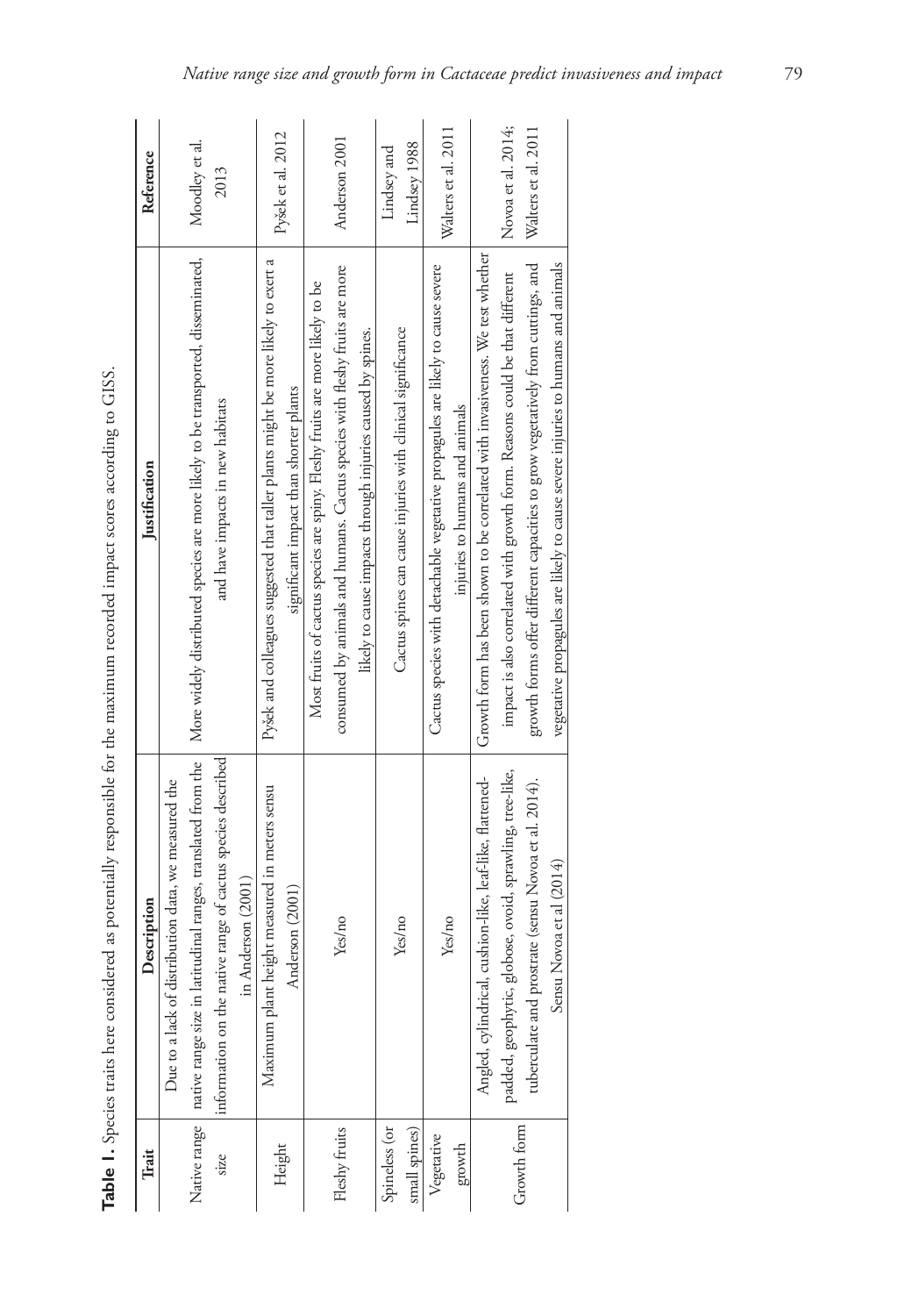consistency between assessors. All impact records found in the literature were assigned an impact level accordingly. The highest scores found per species, category and group (environmental and socioeconomic) were used for the analysis. More detail on the GISS can be found in Kumschick and Nentwig (2010), Kumschick et al. (2012) and Kumschick et al. (2015).

Following Kumschick et al. (2015), we assigned all impact records found in the literature to a category and score them. As suggested by Blackburn et al. (2014), we used the *maximum* impact over all categories as a measure of magnitude of impact. We calculated each measure for impacts in South Africa only and impacts through the entire introduced range, including South Africa (to also assess the potential impact of those species introduced to South Africa but with no known impact yet). For each species, we calculated each of these measures for environmental impact and socioeconomic impact separately (including six categories each). This led to four measures: (i) maximum environmental impact; (ii) maximum socioeconomic impact; (iii) maximum environmental impact in South Africa; and (iv) maximum socioeconomic impact in South Africa.

Finally, we conducted a decision-tree analysis using the rpart package (Therneau et al. 2009) included in the Rattle package (Williams 2009) in R (version 3.0.2) to identify which species traits are associated with the observed maximum impact scores. We also conducted a t-test in R to explore the differences in native range size between non-invasive and invasive species, and an ordinal logistic regression to study the correlation between the native range size and the impact scores.

#### **Results**

#### **Impact assessment**

Despite their long history of introduction around the world, as expected, we found no evidence of impacts for the 35 cactus species considered as non-invasive in South Africa (Suppl. material 4). Among the 35 invasive species, *Opuntia aurantiaca* Lindl., *O. ficus-indica* and *O. pubescens* H.Wendl. ex Pfeiff. had the highest scores for impact in most categories, but *O. stricta* (Haw.) showed the highest impact scores in the overall environmental category.

We found no evidence of impacts of any cactus species through the transmission of diseases or parasites or through hybridization outside their native range. Moreover, in South Africa we found no evidence of impacts on ecosystems (e.g. chemical, physical or structural changes) or social life (Table 2). Overall, impacts on animals and animal production were the most important environmental and socioeconomic impacts respectively due to the spines of cactus species causing serious injury to native animals and livestock.

Of the six traits analysed (Table 1), native range size consistently emerged as the main trait associated with the observed impact scores. Species with large ranges tended to have larger impacts. The decision tree for environmental impact in South Africa identified two splits, both due to range size: large ranges with many impacts vs. smaller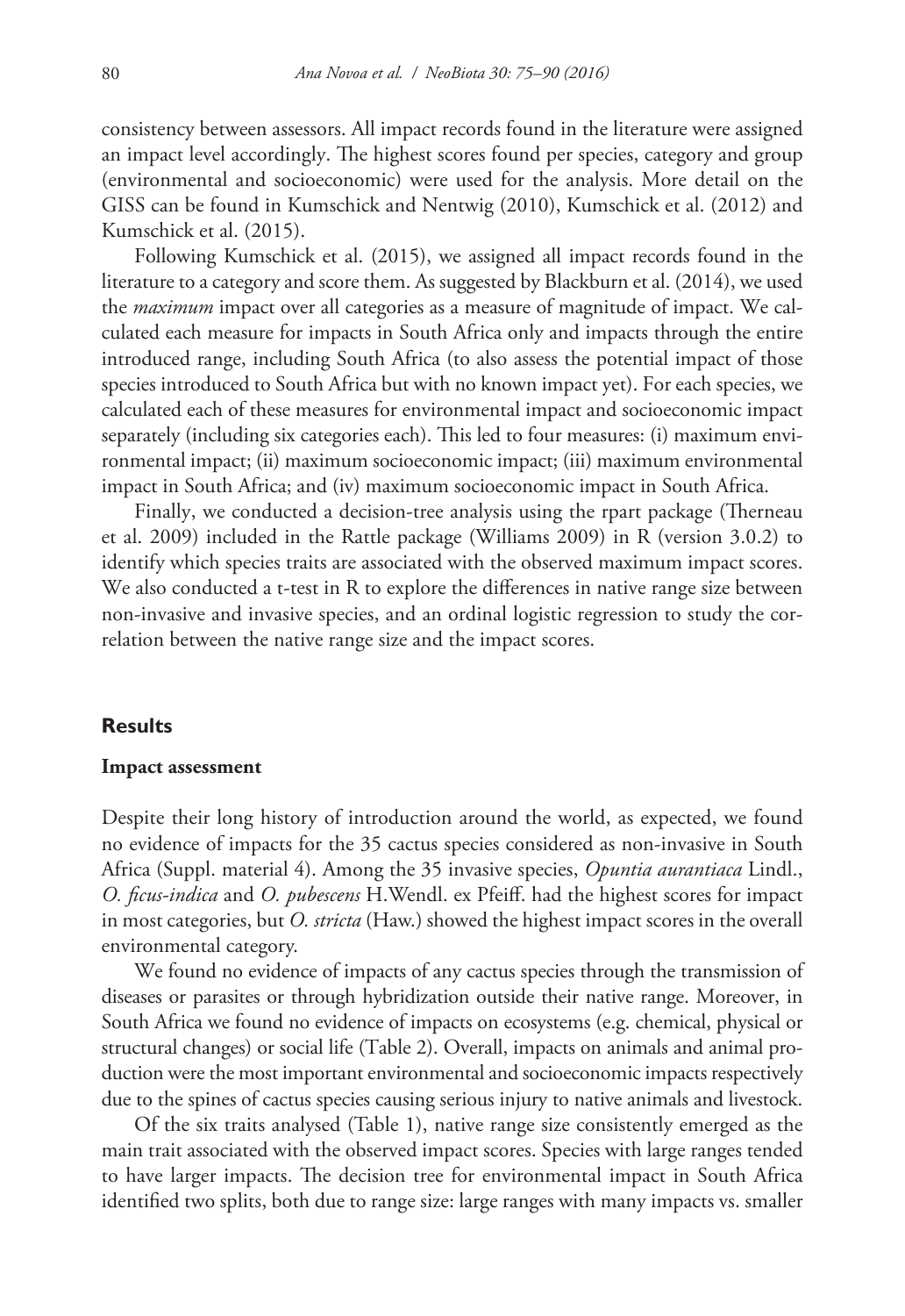**Table 2.** Maximum environmental and socioeconomic impacts of invasive cacti (n= 35) in South Africa and over the entire non-native range. The impact scores are based on the Generic Impact Scoring System (GISS) and range from 0–5. No invasive cacti had no recorded impacts.

|                                  | Categories                                                 | South Africa | Whole non-native range |
|----------------------------------|------------------------------------------------------------|--------------|------------------------|
| Maximum environmental<br>impacts | On vegetation                                              | 3            | 3                      |
|                                  | On animals                                                 | 4            | 4                      |
|                                  | Through competition                                        | 3            | 3                      |
|                                  | Transmission of diseases or<br>parasites to native species | 0            | $\Omega$               |
|                                  | Through hybridization                                      | $\Omega$     | $\theta$               |
|                                  | On ecosystems                                              | $\theta$     | 3                      |
| Maximum socioeconomic<br>impacts | On agriculture                                             | 3            | 3                      |
|                                  | On animal production                                       | 5            | 5                      |
|                                  | On forestry                                                | 3            | 3                      |
|                                  | On human health                                            |              | $\overline{2}$         |
|                                  | On human infrastructure<br>and administration              | 2            | 3                      |
|                                  | On human social life                                       | $\Omega$     | 4                      |

ranges with fewer impacts; and secondly small ranges with no or few impacts vs. medium ranges with some impacts (Figure 1). This relationship is probably log-linear (Figure 2). We also found a relation between native range size and invasiveness (Figure 3) and maximum environmental and socioeconomic impact of cacti in South Africa and over the whole non-native range (Figure 2). Additionally, species with flattened cladodes had the highest socioeconomic impacts over the entire non-native range.

#### **Discussion**

Our results suggest that native range size of species in the family Cactaceae is correlated with both invasiveness (p<0.001, Figure 3) and impact (p=0.01, Figure 2). Many studies have shown positive relationship between native range size and invasiveness (e.g. Duncan et al. 2001, Forsyth et al. 2004, Shah et al. 2012, Allen et al. 2013, Bates et al. 2013). One potential explanation is that widespread species are more likely to be encountered and introduced to other regions (Pyšek and Richardson 2008). However, as we indicated before, this is not true for cactus species. From records of seed imports of the last 50 years (Novoa et al. unpublished data) it is clear that the non-invasive species considered here have been widely cultivated in South Africa. Indeed, these species are likely to have had a greater propagule pressure from horticulture than the invasive species. For example, approximately 8 million seeds of *Echinocactus grusonii*  have been brought to South Africa since the 1960s. By contrast, only 636 000 seeds of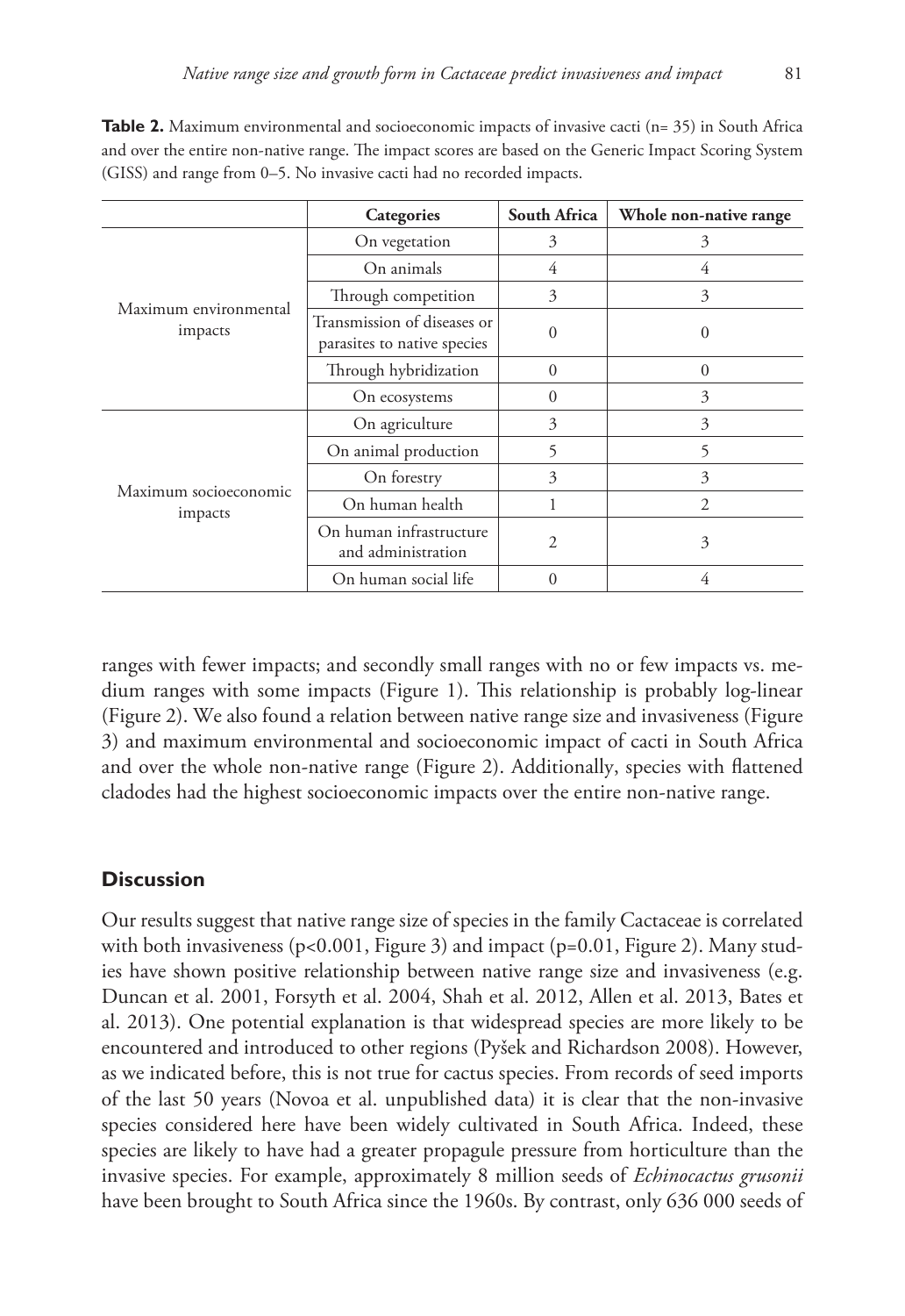

**Figure 1.** Conditional decision tree identifying the cactus traits responsible for the scores obtained from the Generic Impact Scoring System. Growth forms: A = Angled, C = Cylindrical, F = Flattened-padded, G = Globose, SP = Sprawling. Native range size is expressed in latitudinal degrees.

*Cereus hildmannianus* have been introduced over the same period. Both species have only been used for horticulture but *C. hildmannianus* is invasive and *E. grusonii* is not. The native range of *C. hildmannianus* is, however, about forty times that of *E. grusonii*.

Several studies have argued that species with large native ranges possess a suite of traits that contribute to fitness and dispersal (Booth et al. 2003), and have wide environmental tolerances which improves their ability to handle different conditions in new areas (Allen et al. 2013, Lavoie et al. 2013). We believe that this is especially true for the family Cactaceae, one of the families with the highest number of endangered species in the plant kingdom (Hernandez and Barcenas 1996, Goettsch et al 2015). Most cacti (especially those with a globose growth form and therefore limited dispersal rates) have small native ranges and need specific climatic and environmental conditions to germinate, grow and spread (Anderson 2001, Godínez-Álvarez et al. 2003, Drezner and Lazarus 2008). It is therefore not surprising that only those cactus species that are able to establish and spread under a variety of conditions (and therefore become widespread in their native range) are able to successfully establish and become invasive when introduced to new regions.

Moreover, Novoa and colleagues (2015) found that species in certain genera (*Austrocylindropuntia*, *Cylindropuntia*, *Harrisia*, *Hylocereus* and *Opuntia*) and with certain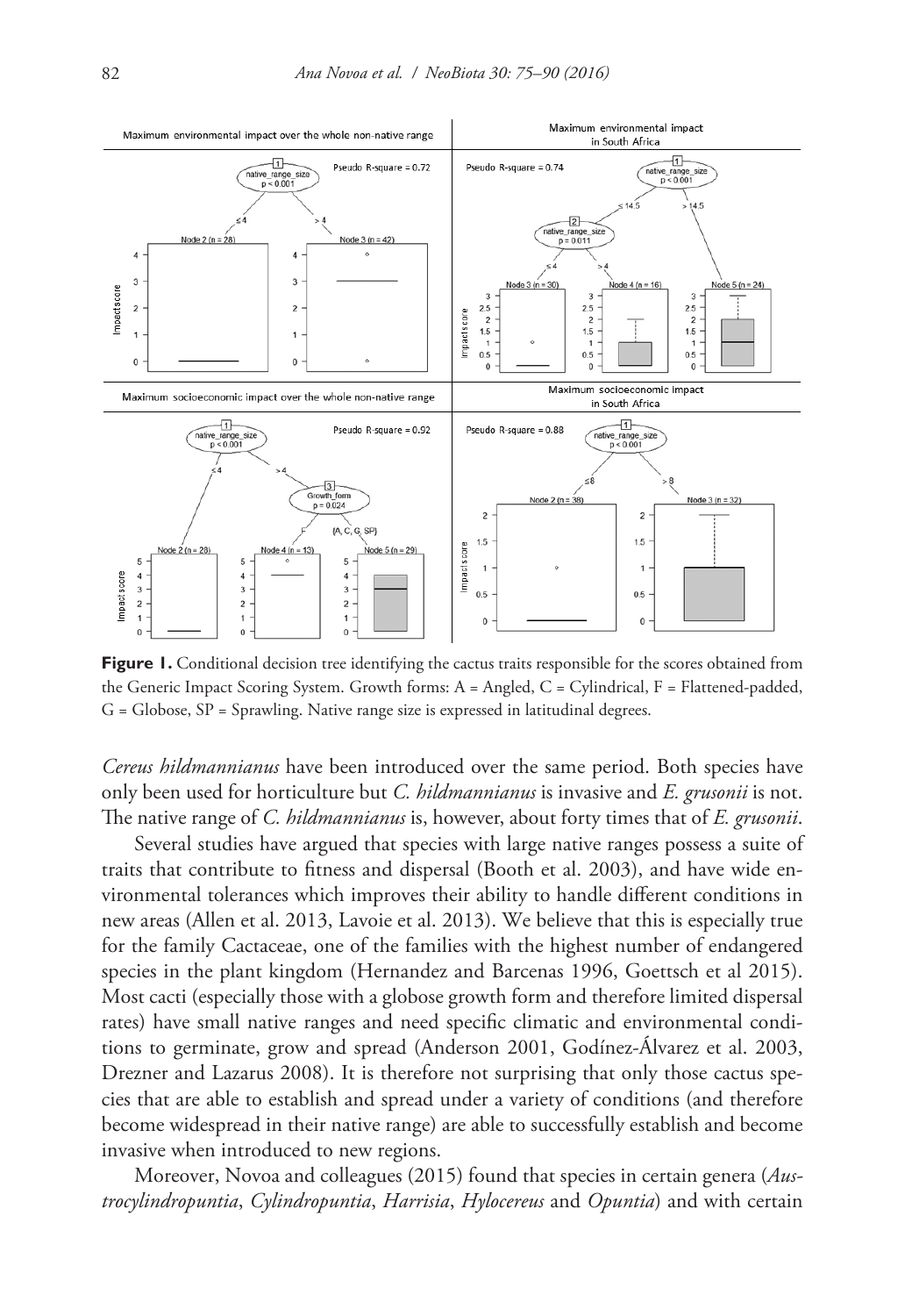

Figure 2. Relationship between native range size and maximum impact. Invasive species with larger native ranges have significantly greater impact. Native range size is expressed in latitudinal degrees and plotted on a logarithmic scale. Impact scores were obtained from the Generic Impact Scoring System (max of 5).



Figure 3. Relationship between native range size and invasiveness. Of the 70 cactus species introduced to South Africa explored here, invasive species have significantly (p<0.001) larger native range sizes than non-invasive species. Native range size is expressed in latitudinal degrees.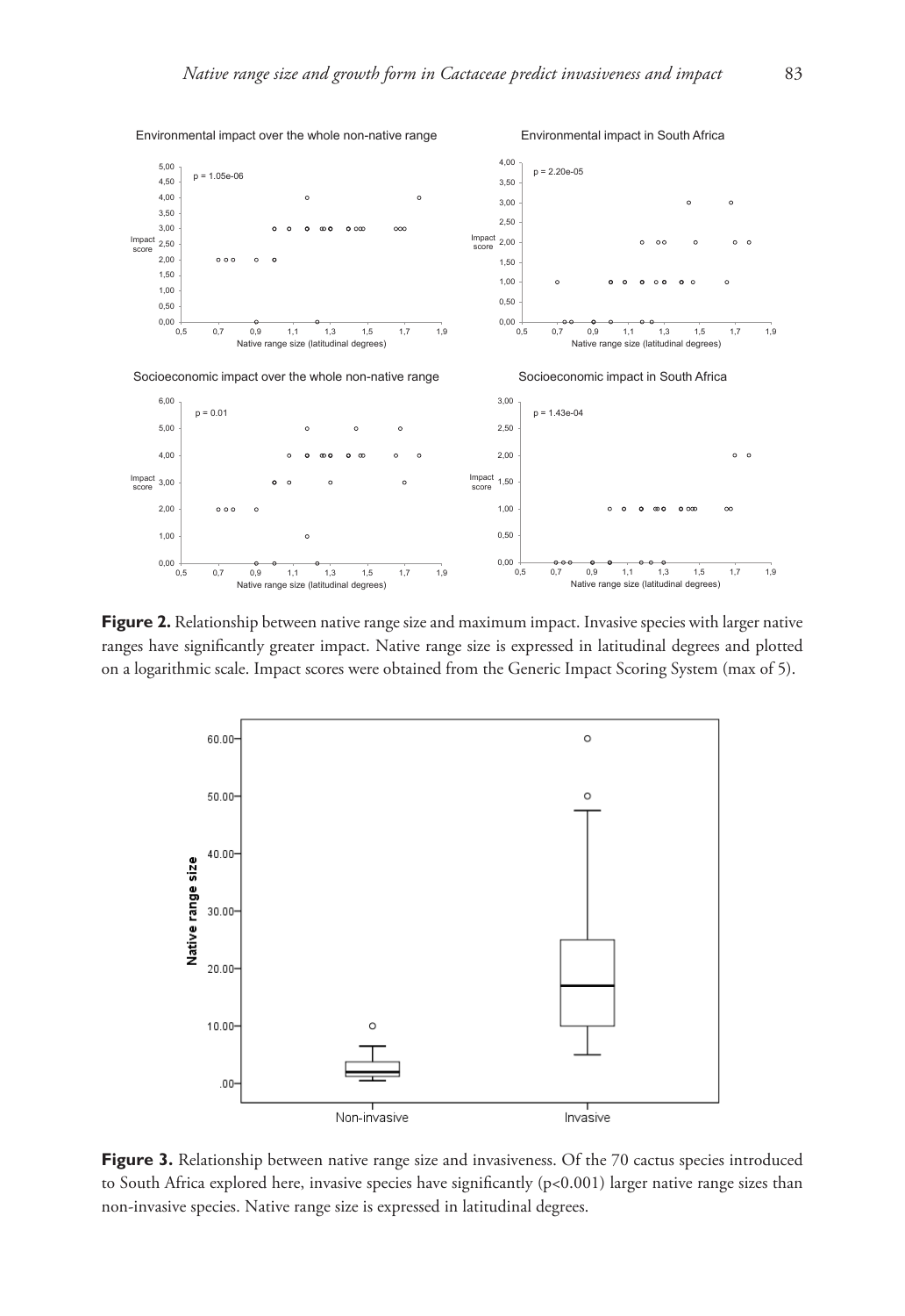growth forms (flattened-padded and angled) are also likely to become invasive, and that growth form plays a role in socioeconomic impacts (species with a flattenedpadded growth form showed the highest socioeconomic impacts). Consequently, risk assessment protocols for cacti should consider not just native range sizes but should also evaluate taxa according to genera and growth forms. In addition, the cactus species with the greatest impacts outside their native ranges (especially socioeconomic impacts) were *Opuntia* species which are the most common invasive cacti (Novoa et al. 2014). Therefore, management of taxa in this genus should be a top priority. Fortunately for the management of cacti, *Opuntia* species are probably the most easily identified of all cactus species (Lloyd and Reeves 2014) due to their distinct flattenedcladode growth form (Novoa et al. 2014).

Our results also suggest that the highest negative impacts of cactus species are those related to animal production. Cactus invasions cause injuries to livestock, contaminate wool and prevent access to grazing land (e.g. Walters et al. 2011, Lloyd and Reeves 2014). Therefore, areas where livestock farming is important should be prioritized when managing cactus invasions. This is especially important for South Africa, since 69 % of South Africa's land surface is suitable for grazing, and livestock farming is the largest agricultural sector in the country (Goldblatt 2010).

Although South Africa is the region where the introduction and impact history of cactus species is best documented (e.g. Walters et al. 2011) studies on this topic are still scarce and it is likely that not all negative impacts of cacti have been detected and recorded yet. For example, although some studies in South Africa mentioned that invasive cacti might have potential impacts on ecosystem functioning (e.g. Walters et al. 2001), this remains to be conclusively demonstrated. There are no documented examples of impacts on ecosystems or social life. Such a lack of knowledge is, however, a common problem when assessing risks associated with alien species (Hulme et al. 2013).

While the correlation between native range size, invasiveness, and impact observed here is a useful starting point for prioritising cactus management, more work is required to understand the underlying mechanisms. Does the dispersal capacity of different cactus species influence native range size and both invasiveness and impact? How would this relate to environmental (e.g. impacts on ecosystem functioning), economic (e.g. economic losses in animal production) and social (e.g. impacts on social life) consequences of cactus invasions? While we are not able to address all these questions here, we believe that analyses that explicitly examine both invasiveness and impact offer an opportunity to further both our theoretical understanding of invasions and how we manage them in practice.

#### **Acknowledgements**

Funding was provided by the DST-NRF Centre of Excellence for Invasion Biology and Working for Water Programme through their collaborative research project on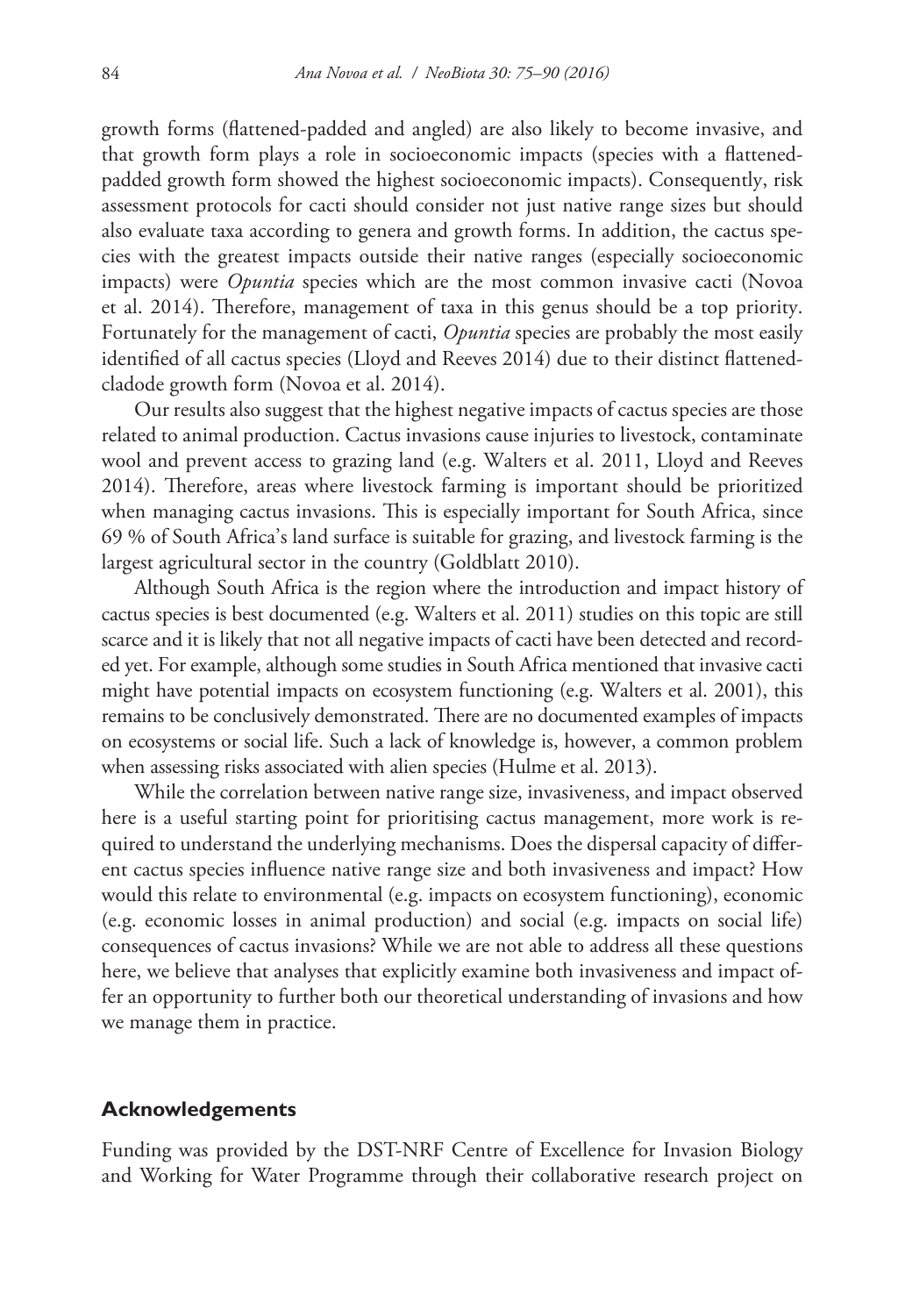"Integrated management of invasive alien species in South Africa", the South African National Department of Environment Affairs through its funding of the South African National Biodiversity Intitute's Invasive Species Programme, the National Research Foundation (grant 85417 to DMR), and the DST-NRF South African Research Chairs Initiative.

### **References**

- Allen CR, Nemec KT, Wardwell DA, Hoffman JD, Brust M, Decker KL, Fogell D, Hogue J, Lotz A, Miller T, Pummill M, Ramirez-Yañez LE, Uden DR (2013) Predictors of regional establishment success and spread of introduced non-indigenous vertebrates. Global Ecology and Biogeography 22: 889–899. [doi: 10.1111/geb.12054](http://dx.doi.org/10.1111/geb.12054)
- Anderson EF (2001) The Cactus Family. Timber Press, 776 pp.
- Annecke DP, Moran VC (1978) Critical reviews of biological pest control in South Africa. 2. The prickly pear, *Opuntia ficus-indica* (L.) Miller. Journal of the Entomological Society of Southern Africa 41: 161–188.
- Bates AE, McKelvie CM, Sorte CJB, Morley SA, Jones NAR, Mondon JA, Bird TJ, Quinn G (2013) Geographical range, heat tolerance and invasion success in aquatic species. Proceedings of the Royal Society B 280: 20131958. [doi: 10.1098/rspb.2013.1958](http://dx.doi.org/10.1098/rspb.2013.1958)
- Blackburn TM, Essl F, Evans T, Hulme PE, Jeschke JM, Kühn I, Kumschick S, Marková Z, Mrugała A, Nentwig W, Pergl J, Pyšek P, Rabitsch W, Ricciardi A, Richardson DM, Sendek A, Vilà M, Wilson JRU, Winter M, Genovesi P, Bacher S (2014) A unified classification of alien species based on the magnitude of their environmental Impacts. PLoS Biology 12. [doi: 10.1371/journal.pbio.1001850](http://dx.doi.org/10.1371/journal.pbio.1001850)
- Castro-Díez P, Godoy O, Saldaña A, Richardson DM (2011) Predicting invasiveness of Australian acacias on the basis of their native climatic affinities, life history traits and human use. Diversity and Distributions 17: 934–945. [doi: 10.1111/j.1472-4642.2011.00778.x](http://dx.doi.org/10.1111/j.1472-4642.2011.00778.x)
- D'Antonio CM, Vitousek PM (1992) Biological invasions by exotic grasses, the grass/fire cycle, and global change. Annual Review of Ecology and Systematics 23: 63–87. [doi: 10.1146/](http://dx.doi.org/10.1146/annurev.es.23.110192.000431) [annurev.es.23.110192.000431](http://dx.doi.org/10.1146/annurev.es.23.110192.000431)
- Drezner TD, Lazarus BL (2008) The population dynamics of columnar and other cacti: A review. Geography Compass 2: 1–29. [doi: 10.1111/j.1749-8198.2007.00083.x](http://dx.doi.org/10.1111/j.1749-8198.2007.00083.x)
- Duncan RP, Bomford M, Forsyth DM, Conibear L (2001) High predictability outcomes and the geographical Australian range size of introduced birds: a role for climate. Journal of Animal Ecology 70: 621–632. [doi: 10.1046/j.1365-2656.2001.00517.x](http://dx.doi.org/10.1046/j.1365-2656.2001.00517.x)
- Evans T, Kumschick S, Dyer E, Blackburn T (2014) Comparing determinants of alien bird impacts across two continents: Implications for risk assessment and management. Ecology and Evolution 4: 2957–2967. [doi: 10.1002/ece3.1144](http://dx.doi.org/10.1002/ece3.1144)
- Feng YL, Fu GL, Zheng YL (2008) Specific leaf area relates to the differences in leaf construction cost, photosynthesis, nitrogen allocation, and use efficiencies between invasive and noninvasive alien congeners. Planta 228: 383–90. [doi: 10.1007/s00425-008-0732-2](http://dx.doi.org/10.1007/s00425-008-0732-2)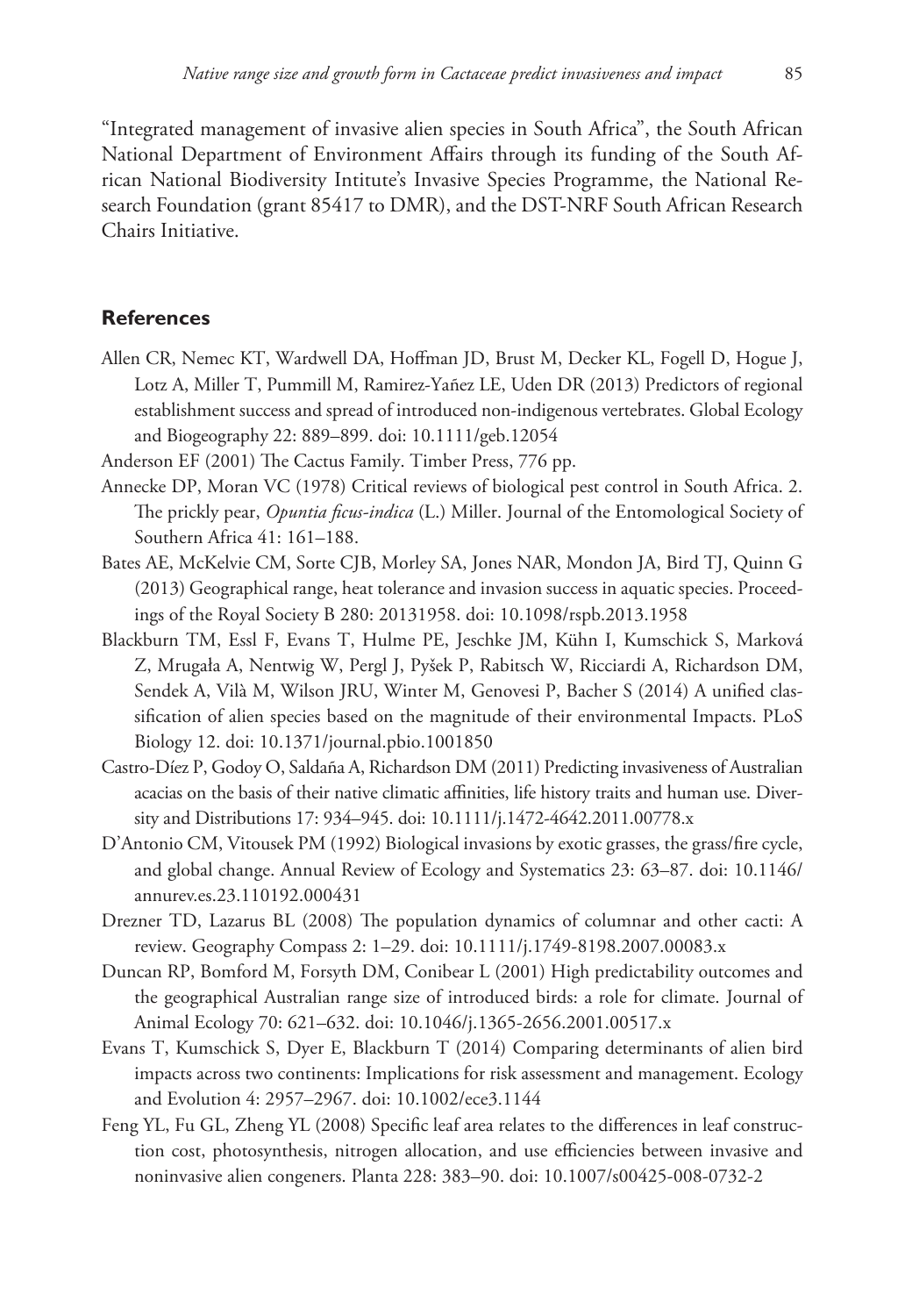- Forsyth DM, Duncan RP, Bomford M, Moore G (2004) Climatic Suitability, Life-History Traits, Introduction Effort, and the Establishment and Spread of Introduced Mammals in Australia. Conservation Biology 18: 557–569.
- Gallagher RV, Leishman MR, Miller JT, Hui C, Richardson DM, Suda J, Trávníček P (2011) Invasiveness in introduced Australian acacias: the role of species traits and genome size. Diversity and Distributions 17: 884–897. [doi: 10.1111/j.1472-4642.2011.00805.x](http://dx.doi.org/10.1111/j.1472-4642.2011.00805.x)
- Godínez-Álvarez H, Valverde T, Pablo Ortega-Baes (2003) Demographic Trends in the Cactaceae. Botanical Review 69: 173–203. [doi: 10.1663/0006-8101\(2003\)069\[0173:DTIT](http://dx.doi.org/10.1663/0006-8101(2003)069%5B0173:DTITC%5D2.0.CO;2) [C\]2.0.CO;2](http://dx.doi.org/10.1663/0006-8101(2003)069%5B0173:DTITC%5D2.0.CO;2)
- Goettsch B, Hilton-Taylor C, Cruz-Piñón G, Duffy JP, Frances A, Hernández HM, Inger R, Pollock C, Schipper J, Superina M, Taylor NP (2015) High proportion of cactus species threatened with extinction. Nature Plants 1: 15142. [doi: 10.1038/nplants.2015.142](http://dx.doi.org/10.1038/nplants.2015.142)
- Goldblatt A (2010) Agriculture: Facts & Trends: South Africa. CEO WWF-SA.
- Hernández HM, Barcenas RT (1996) Endangered cacti in the Chihuahuan Desert: II. Biogeography and conservation. Conservation Biology 10: 1200–1209. [doi: 10.1046/j.1523-](http://dx.doi.org/10.1046/j.1523-1739.1996.10041200.x) [1739.1996.10041200.x](http://dx.doi.org/10.1046/j.1523-1739.1996.10041200.x)
- Hester SM, Cacho OJ, Dane Panetta F, Hauser CE (2013) Economic aspects of post-border weed risk management. Diversity and Distributions 19: 580–589. [doi: 10.1111/ddi.12053](http://dx.doi.org/10.1111/ddi.12053)
- Holmes TP, Aukema JE, Von Holle B, Liebhold A, Sills E (2009) Economic impacts of invasive species in forests: Past, present, and future. Annals of the New York Academy of Sciences 1162: 18–38. [doi: 10.1111/j.1749-6632.2009.04446.x](http://dx.doi.org/10.1111/j.1749-6632.2009.04446.x)
- Howard RA, Touw M (1981) The cacti of the Lesser Antilles and the typification of the genus Opuntia Miller. Cactus and Succulent Journal 53: 233–237.
- Hulme PE (2014) Invasive species challenge the global response to emerging diseases. Trends in Parasitology 30: 267–270. [doi: 10.1016/j.pt.2014.03.005](http://dx.doi.org/10.1016/j.pt.2014.03.005)
- Hulme PE, Pyšek P, Jarošík V, Pergl J, Schaffner U, Vilà M (2013) Bias and error in understanding plant invasion impacts. Trends in Ecology and Evolution 28: 212–218. [doi:](http://dx.doi.org/10.1016/j.tree.2012.10.010) [10.1016/j.tree.2012.10.010](http://dx.doi.org/10.1016/j.tree.2012.10.010)
- Kumschick S, Nentwig W (2010) Some alien birds reveal as severe an impact as the most effectual alien mammals in Europe. Biological Conservation 143: 2757–2762. [doi: 10.1016/j.](http://dx.doi.org/10.1016/j.biocon.2010.07.023) [biocon.2010.07.023](http://dx.doi.org/10.1016/j.biocon.2010.07.023)
- Kumschick S, Bacher S, Blackburn TM (2012) What determines the impact of alien birds and mammals in Europe? Biological Invasions 15: 785–797. [doi: 10.1007/s10530-012-0326-6](http://dx.doi.org/10.1007/s10530-012-0326-6)
- Kumschick S, Bacher S, Dawson W, Heikkilä J, Sendek A, Pluess T, Robinson T, Kuehn I (2012) A conceptual framework for prioritization of invasive alien species for management according to their impact. NeoBiota 15: 69–100. [doi: 10.3897/neobiota.15.3323](http://dx.doi.org/10.3897/neobiota.15.3323)
- Kumschick S, Bacher S, Evans T, Marková Z, Pergl J, Pyšek P, Vaes-Petignat S, van der Veer G, Vilà M, Nentwig W (2015) Comparing impacts of alien plants and animals in Europe using a standard scoring system. Journal of Applied Ecology 52(3): 552–561. [doi:](http://dx.doi.org/10.1111/1365-2664.12427) [10.1111/1365-2664.12427](http://dx.doi.org/10.1111/1365-2664.12427)
- Küster EC, Kühn I, Bruelheide H, Klotz S (2008) Trait interactions help explain plant invasion success in the German flora. Journal of Ecology 96: 860–868. [doi: 10.1111/j.1365-](http://dx.doi.org/10.1111/j.1365-2745.2008.01406.x) [2745.2008.01406.x](http://dx.doi.org/10.1111/j.1365-2745.2008.01406.x)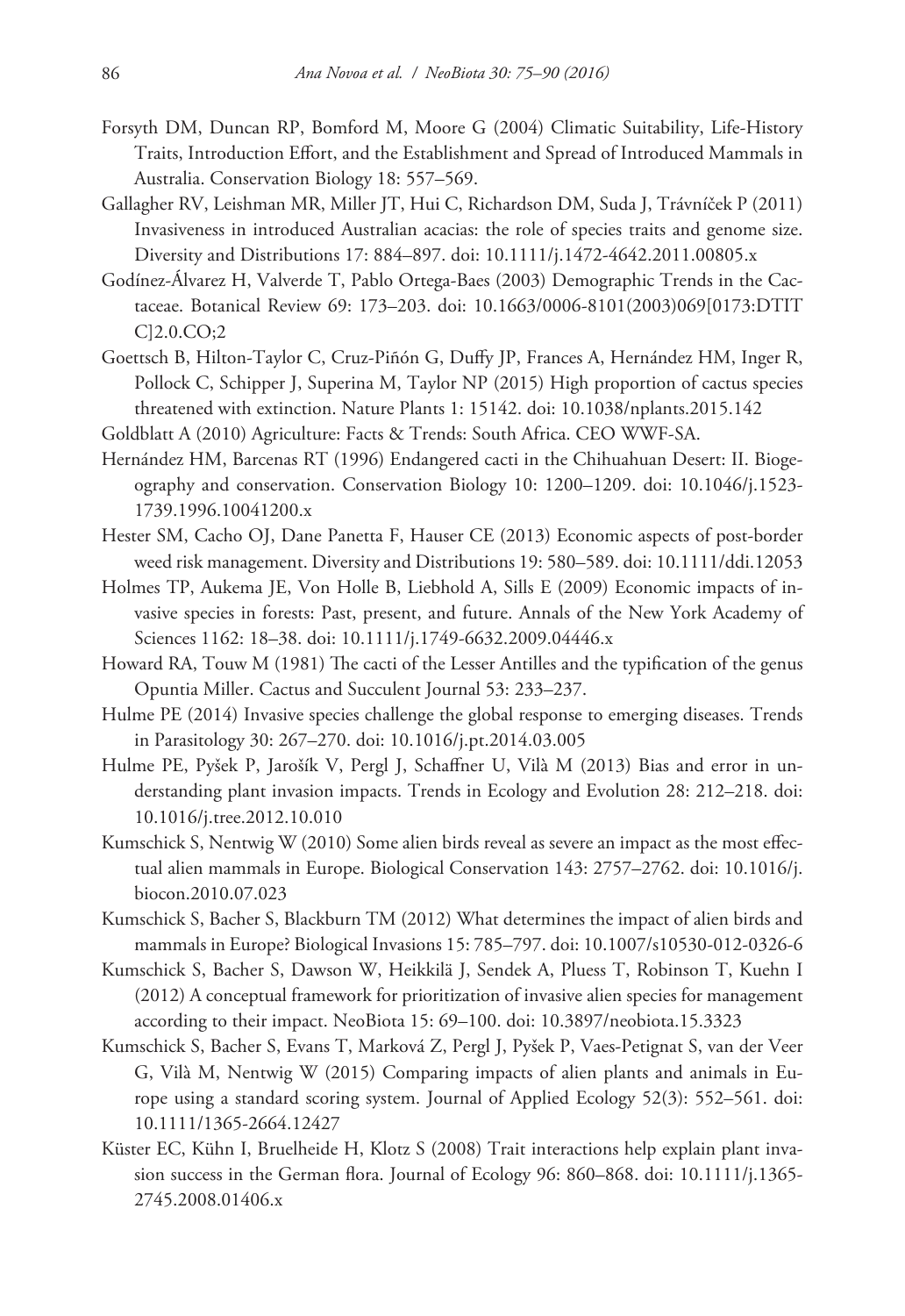- Lavoie C, Shah M a., Bergeron A, Villeneuve P (2013) Explaining invasiveness from the extent of native range: New insights from plant atlases and herbarium specimens. Diversity and Distributions 19: 98–105. [doi: 10.1111/ddi.12014](http://dx.doi.org/10.1111/ddi.12014)
- Lindsey D, Lindsey WE (1988) Cactus spine injuries. The American Journal of Emergency Medicine 6(4): 362–369.
- Lloyd S, Reeves A (2014) Situation Statement on Opuntioid Cacti (Austrocylindropuntia spp., Cylindropuntia spp. and Opuntia spp.) in Western Australia. Department of Agriculture and Food. Government of Western Australia, 54 pp.
- Moodley D, Geerts S, Richardson DM, Wilson JR (2013) Different traits determine introduction, naturalization and invasion success in woody plants: Proteaceae as a test case. PLoS ONE 8: e75078. [doi: 10.1371/journal.pone.0075078](http://dx.doi.org/10.1371/journal.pone.0075078)
- Muth NZ, Pigliucci M (2006) Traits of invasives reconsidered: phenotypic comparisons of introduced invasive and introduced noninvasive plant species within two closely related clades. American Journal of Botany 93: 188–196. [doi: 10.3732/ajb.93.2.188](http://dx.doi.org/10.3732/ajb.93.2.188)
- Nentwig W, Kühnel E, Bacher S (2010) A generic impact-scoring system applied to alien mammals in Europe. Conservation Biology 24: 302–11. [doi: 10.1111/j.1523-1739.2009.01289.x](http://dx.doi.org/10.1111/j.1523-1739.2009.01289.x)
- Novoa A, Kaplan H, Kumschick S, Wilson JJR, Richardson DM (2015) Soft Touch or Heavy Hand? Legislative Approaches for Preventing Invasions: Insights from Cacti in South Africa. Invasive Plant Science and Management 8: 307–316. [doi: 10.1614/IPSM-D-14-00073.1](http://dx.doi.org/10.1614/IPSM-D-14-00073.1)
- Novoa A, Le Roux JJ, Robertson MP, Wilson JRU, Richardson DM (2014) Introduced and invasive cactus species-a global review. AoB Plants 7: plu078. [doi: 10.1093/aobpla/plu078](http://dx.doi.org/10.1093/aobpla/plu078)
- Parker IM, Simberloff D, Lonsdale WM, Goodell K, Wonham M, Kareiva PM, Williamson MH, von Holle B, Moyle PB, Byers JE, Goldwasser L (1999) Impact: toward a framework for understanding the ecological effects of invader. Biological Invasions 1: 3–19. [doi:](http://dx.doi.org/10.1023/A:1010034312781) [10.1023/A:1010034312781](http://dx.doi.org/10.1023/A:1010034312781)
- Pheloung PC, Williams PA, Halloy SR (1999) A weed risk assessment model for use as a biosecurity tool evaluating plant introductions. Journal of Environmental Management 57: 239–251. [doi: 10.1006/jema.1999.0297](http://dx.doi.org/10.1006/jema.1999.0297)
- Pimentel D, Lach L, Zuniga R, Morrison D (2000) Environmental and Economic Costs of Nonindigenous Species in the United States. BioScience 50: 53. [doi:](http://dx.doi.org/10.1641/00063568(2000)050%5B0053:EAECON%5D2.3.CO;2) [10.1641/00063568\(2000\)050\[0053:EAECON\]2.3.CO;2](http://dx.doi.org/10.1641/00063568(2000)050%5B0053:EAECON%5D2.3.CO;2)
- Pimentel D, Zuniga R, Morrison D (2005) Update on the environmental and economic costs associated with alien-invasive species in the United States. Ecological Economics 52: 273–288. [doi: 10.1016/j.ecolecon.2004.10.002](http://dx.doi.org/10.1016/j.ecolecon.2004.10.002)
- Powell KI, Chase JM, Knight TM (2013) Invasive plants have scale-dependent effects on diversity by altering species-area relationships. Science 339: 317–319. [doi: 10.1126/sci](http://dx.doi.org/10.1126/science.1226817)[ence.1226817](http://dx.doi.org/10.1126/science.1226817)
- Pyšek P, Richardson DM (2007) Traits associated with invasiveness in alien plants: Where do we stand? In: Biological invasions. Springer, Berlin, 97–125. [doi: 10.1007/978-3-540-](http://dx.doi.org/10.1007/978-3-540-36920-2_7) [36920-2\\_7](http://dx.doi.org/10.1007/978-3-540-36920-2_7)
- Pyšek P, Richardson DM (2008) Invasive plants. In: Jørgensen SE, Fath BD (Eds) Encyclopedia of Ecology. Volume 3, Elsevier, Amsterdam, 2011–2020. [doi: 10.1016/b978-](http://dx.doi.org/10.1016/b978-008045405-4.00083-5) [008045405-4.00083-5](http://dx.doi.org/10.1016/b978-008045405-4.00083-5)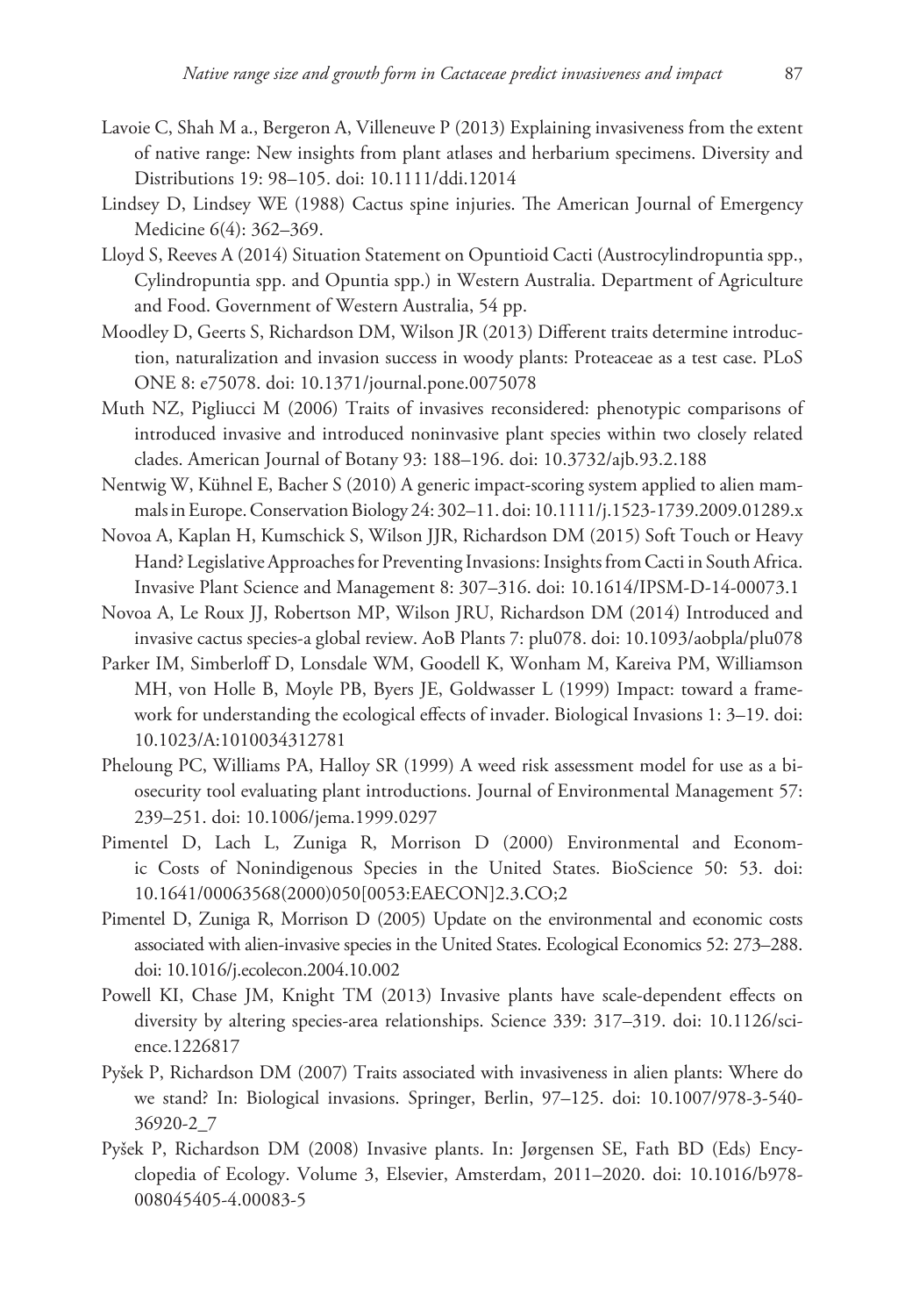- Pyšek P, Richardson DM (2010) Invasive species, environmental change and management, and health. Annual Review of Environment and Resources 35: 25–55. [doi: 10.1146/annurev](http://dx.doi.org/10.1146/annurev-environ-033009-095548)[environ-033009-095548](http://dx.doi.org/10.1146/annurev-environ-033009-095548)
- Pyšek P, Jarošík V, Hulme PE, Pergl J, Hejda M, Schaffner U, Vilà M (2012) A global assessment of invasive plant impacts on resident species, communities and ecosystems: the interaction of impact measures, invading species' traits and environment. Global Change Biology 18: 1725–1737. [doi: 10.1111/j.1365-2486.2011.02636.x](http://dx.doi.org/10.1111/j.1365-2486.2011.02636.x)
- Rejmánek M, Richardson DM (1996) What attributes make some plant species more invasive? Ecology 77: 1655–1661. [doi: 10.2307/2265768](http://dx.doi.org/10.2307/2265768)
- Ricciardi A, Cohen J (2007) The invasiveness of an introduced species does not predict its impact. Biological Invasions 9: 309–315. [doi: 10.1007/s10530-006-9034-4](http://dx.doi.org/10.1007/s10530-006-9034-4)
- Richardson DM (2011) Fifty years of invasion ecology: The legacy of Charles Elton. Wiley-Blackwell, 456 pp.
- Richardson DM, Pyšek P, Carlton JT (2011) A compendium of essential concepts and terminology in invasion ecology. In: Richardson DM (Ed.) Fifty years of invasion ecology. The legacy of Charles Elton, Wiley-Blackwell, Oxford, 409–420.
- Shah MA, Reshi ZA, Lavoie C (2012) Predicting plant invasiveness from native range size: Clues from the Kashmir Himalaya. Journal of Plant Ecology 5: 167–173. [doi: 10.1093/](http://dx.doi.org/10.1093/jpe/rtr021) [jpe/rtr021](http://dx.doi.org/10.1093/jpe/rtr021)
- Simberloff D, Rejmánek M (Eds) (2011) Encyclopedia of biological invasions. Univ of California Press, 792 pp.
- Therneau TM, Atkinson B (2009) R port by B. Ripley. rpart: Recursive Partitioning, 2009. URL [http://CRAN.R-project.org/package=rpart.](http://CRAN.R-project.org/package=rpart) R package version 3.1-45
- van Kleunen M, Dawson W, Schlaepfer D, Jeschke JM, Fischer M (2010) Are invaders different? A conceptual framework of comparative approaches for assessing determinants of invasiveness. Ecology Letters 13: 947–58. [doi: 10.1111/j.1461-0248.2010.01503.x](http://dx.doi.org/10.1111/j.1461-0248.2010.01503.x)
- van Kleunen M, Dawson W, Essl F, Pergl J, Winter M, Weber E, Kreft H, Weigelt P, Kartesz J, Nishino M, Antonova LA, Barcelona JF, Cabezas FJ, Cárdenas D, Cárdenas-Toro J, Castaño N, Chacón E, Chatelain C, Ebel AL, Figueiredo E, Fuentes N, Groom QJ, Henderson L, Inderjit, Kupriyanov A, Masciadri S, Meerman J, Morozova O, Moser D, Nickrent DL, Patzelt A, Pelser PB, Baptiste MP, Poopath M, Schulze M, Seebens H, Shu W, Thomas J, Velayos M, Wieringa JJ, Pyšek P (2015) Global exchange and accumulation of non-native plants. Nature 525: 100–103.
- Walters M, Figueiredo E, Crouch NR, Winter PJD, Smith GF, Zimmermann HG, Mashope BK (2011) Naturalised and invasive succulents of southern Africa. In: Samyn Y, Vanden-Spiegel D, Degreef J (Eds) Abc Taxa, 359 pp.
- Weber E (2003) Invasive plant species of the world: A reference guide to environmental weeds. CABI publishing, Oxon.
- Williams GJ (2009) Rattle: A Data Mining GUI for R. The R Journal 1: 45–55. [http://](http://journal.r-project.org/archive/2009-2/RJournal_2009-2_Williams.pdf) [journal.r-project.org/archive/2009-2/RJournal\\_2009-2\\_Williams.pdf](http://journal.r-project.org/archive/2009-2/RJournal_2009-2_Williams.pdf)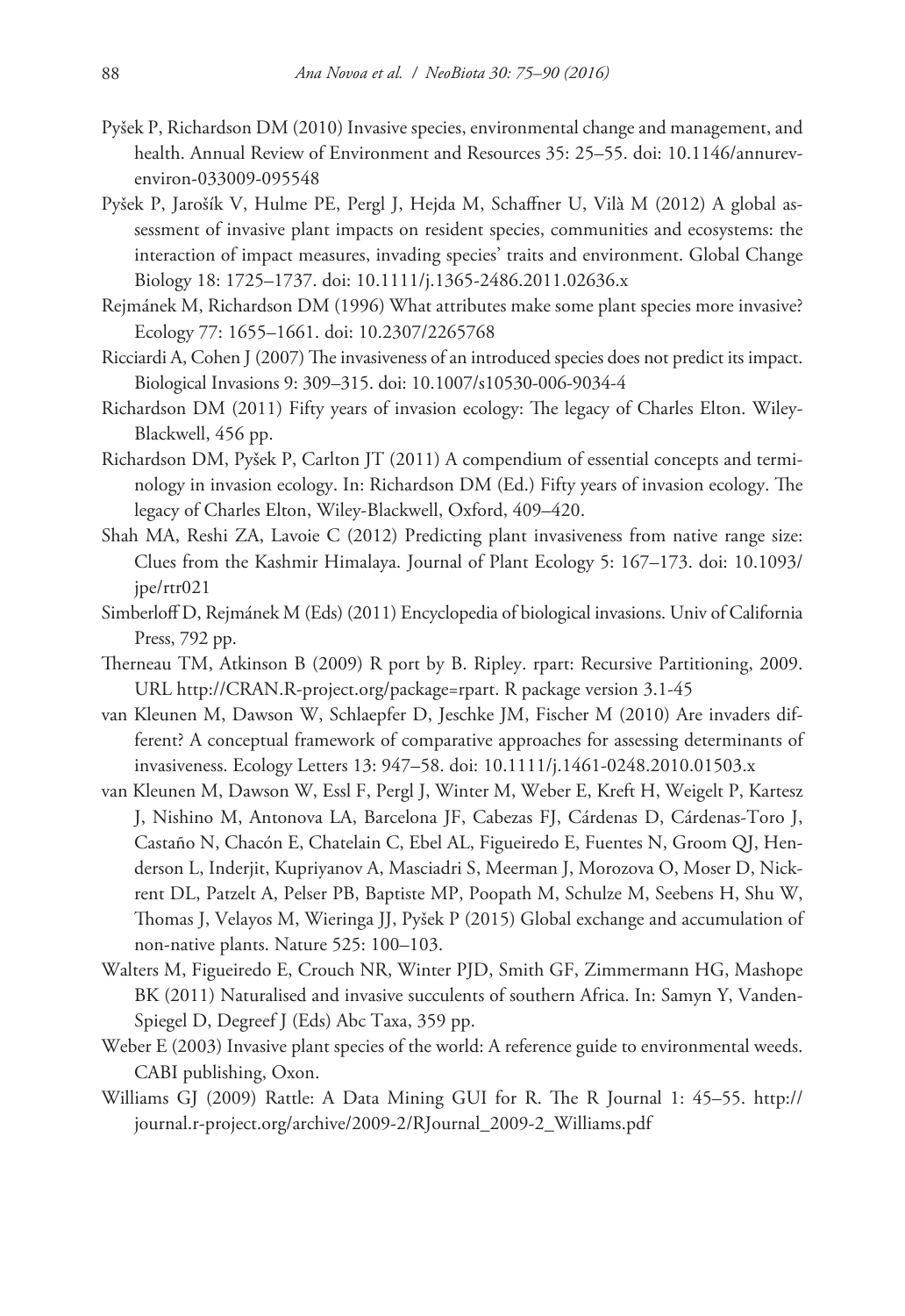# **Supplementary material 1**

## **Selected species and traits**

Authors: Ana Novoa, Sabrina Kumschick, David M. Richardson, Mathieu Rouget, John R. U. Wilson

Data type: multimedia

Explanation note: NA = No information available.

Copyright notice: This dataset is made available under the Open Database License [\(http://opendatacommons.org/licenses/odbl/1.0/](http://opendatacommons.org/licenses/odbl/1.0/)). The Open Database License (ODbL) is a license agreement intended to allow users to freely share, modify, and use this Dataset while maintaining this same freedom for others, provided that the original source and author(s) are credited.

# **Supplementary material 2**

### **List of the sources of information used for the impact scoring according to GISS**

Authors: Ana Novoa, Sabrina Kumschick, David M. Richardson, Mathieu Rouget, John R. U. Wilson

Data type: bibliography

Copyright notice: This dataset is made available under the Open Database License [\(http://opendatacommons.org/licenses/odbl/1.0/](http://opendatacommons.org/licenses/odbl/1.0/)). The Open Database License (ODbL) is a license agreement intended to allow users to freely share, modify, and use this Dataset while maintaining this same freedom for others, provided that the original source and author(s) are credited.

# **Supplementary material 3**

#### **Generic Impact Scoring System (GISS)**

Authors: Ana Novoa, Sabrina Kumschick, David M. Richardson, Mathieu Rouget, John R. U. Wilson

Data type: multimedia

- Explanation note: Detailed description of impact categories. An updated Excel version is available from the authors on request.
- Copyright notice: This dataset is made available under the Open Database License [\(http://opendatacommons.org/licenses/odbl/1.0/](http://opendatacommons.org/licenses/odbl/1.0/)). The Open Database License (ODbL) is a license agreement intended to allow users to freely share, modify, and use this Dataset while maintaining this same freedom for others, provided that the original source and author(s) are credited.